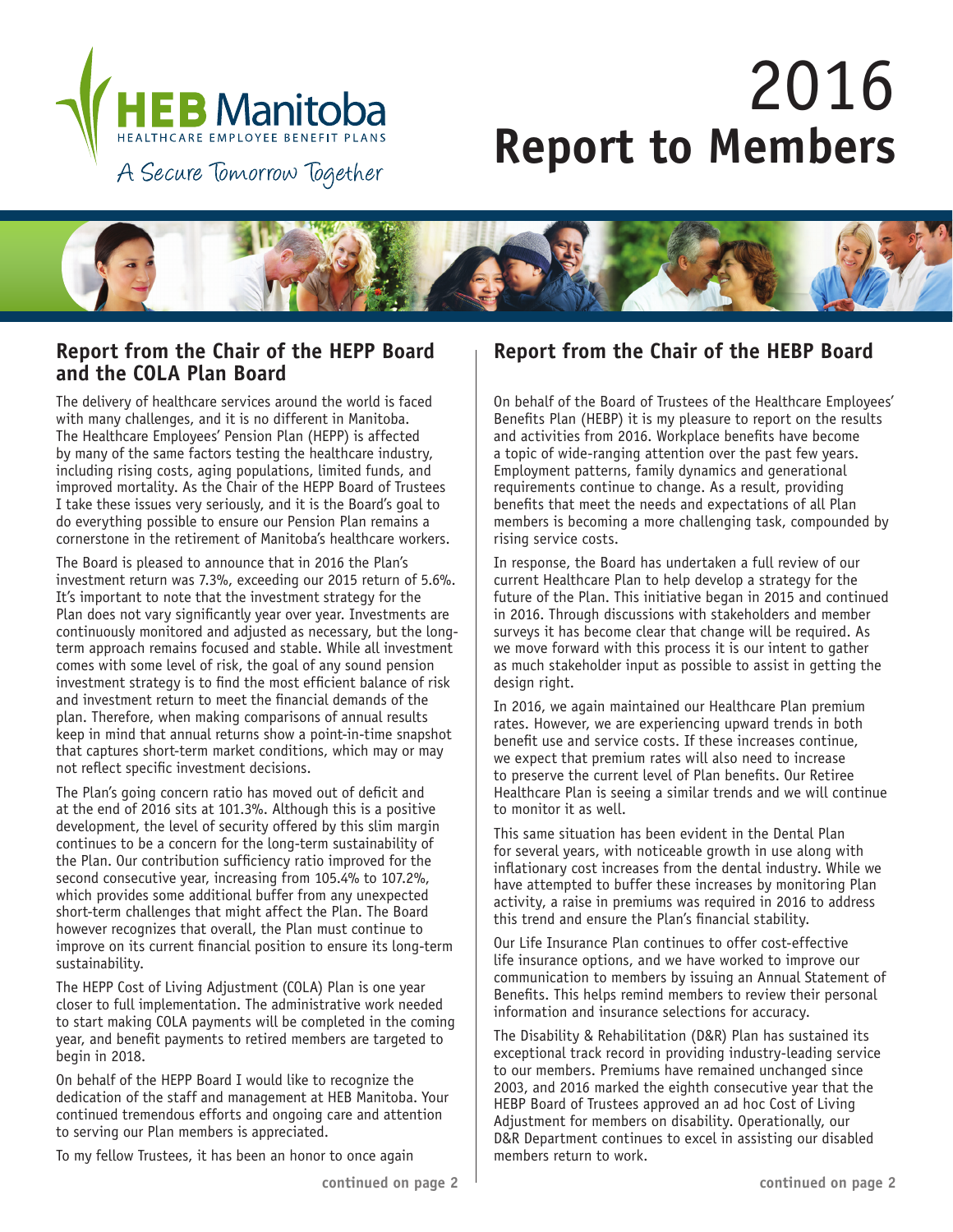**Report from the Chair of the HEPP Board and the COLA Plan Board** *continued*

be entrusted with the duties and responsibilities of the Chairperson role. The HEPP Board is critical to the success and stability of the Plan, and the level of effort and dedication that the Trustees demonstrate year after year is nothing short of outstanding. On behalf of all HEPP stakeholders, I thank you for everything that you have done and continue to do for our benefit.

I would also like to express gratitude to a number of recently departed Trustees for their valued contributions, while at the same time welcoming new Trustees to the Board. The work put forward by all previous HEPP Trustees has established a solid foundation of knowledge and governance which current and future Trustees will use to meet any new challenges to the Plan.

This from old

**Bob Romphf** Chair Healthcare Employees' Pension Plan Board and COLA Plan Board

### **Report from the Chair of the HEBP Board** *continued*

2016 marked the Employee Assistance Program's (EAP) first full year under administration by HEB Manitoba. We have established a much closer operational relationship with our EAP provider, Manitoba Blue Cross, resulting in improved service and more effective use of available EAP resources.

It is important for our stakeholders to appreciate the uniqueness and strength of the full suite of benefit plans we offer at HEB Manitoba, along with our administrative partners at Great-West Life and Manitoba Blue Cross. Managing these plans and delivering their services requires the hard work and dedication of the HEBP Board of Trustees, along with the entire HEB Manitoba organization. Thank you for all you do to make a difference in the lives of our members.

**Cynthia Ostapyk**

Chair Healthcare Employees' Benefits Plan Board

# **Report from the HEB Manitoba Chief Executive Officer (CEO)**

Continuing with the positive results and operational achievements over the past few years, HEB Manitoba reached a number of significant milestones in 2016. Our team has worked exceptionally hard to meet the high levels of expectation and effort demanded of them as we focus on positioning ourselves for the future.

The multi-year data integrity initiative which began in 2014 was successfully concluded this past year. Working with over 180 individual participating employers, HEB Manitoba has updated every HEPP member's career information to ensure that we have the most accurate data available when they retire. This work has also removed a major obstacle that had constrained our ability to modernize and plan for the future of our pension and benefits services.

In 2016, HEPP crossed the threshold to being fully funded on a going-concern basis. The Plan and the pension industry as a whole have endured a number of economic challenges in recent years, and returning the Plan to a positive position has been a long journey. This has been accomplished through the dedication and coordination of the HEPP Board of Trustees, along with our investment and administrative leadership. With many more challenges ahead I have great confidence in our combined ability to continue to guide the Plan to achieve its goals.

The HEPP COLA is coming closer to being a reality with the background work progressing very well. In 2016 and continuing into 2017 the elements required to properly deliver payments to members will be in place. Expect more announcements about the COLA early in 2018.

Benefit plans around the globe are all facing similar issues, as plan needs and costs continue to rise while funding is under

constant pressure. HEBP is no different, and meeting these challenges will require the combined effort of all stakeholders; in the coming year one of our primary objectives will be to facilitate discussions and work together to develop creative solutions.

We are nearing the end of our first three-year contract with our EAP service provider, Manitoba Blue Cross, and have initiated negotiations for the next phase of our relationship. We expect that the lessons learned over the past two years will be instrumental in establishing an extension to the current agreement.

On behalf of all stakeholders, I would like to thank the Trustees of the HEPP, HEPP COLA, and HEBP Boards for their exceptional effort and teamwork. I see firsthand the uncounted hours, personal investment, and thoughtfulness that our Trustees devote to our Plans and the people who rely on them.

Likewise, the contributions of the HEB Manitoba team continues to exceed expectations. Everything we have accomplished this past year has only been possible because of each employee's individual commitment to the wellbeing of the organization and our members. I give my thanks to the staff and management for their drive and determination in 2016.

**Kerry Poole** Chief Executive Officer HEB Manitoba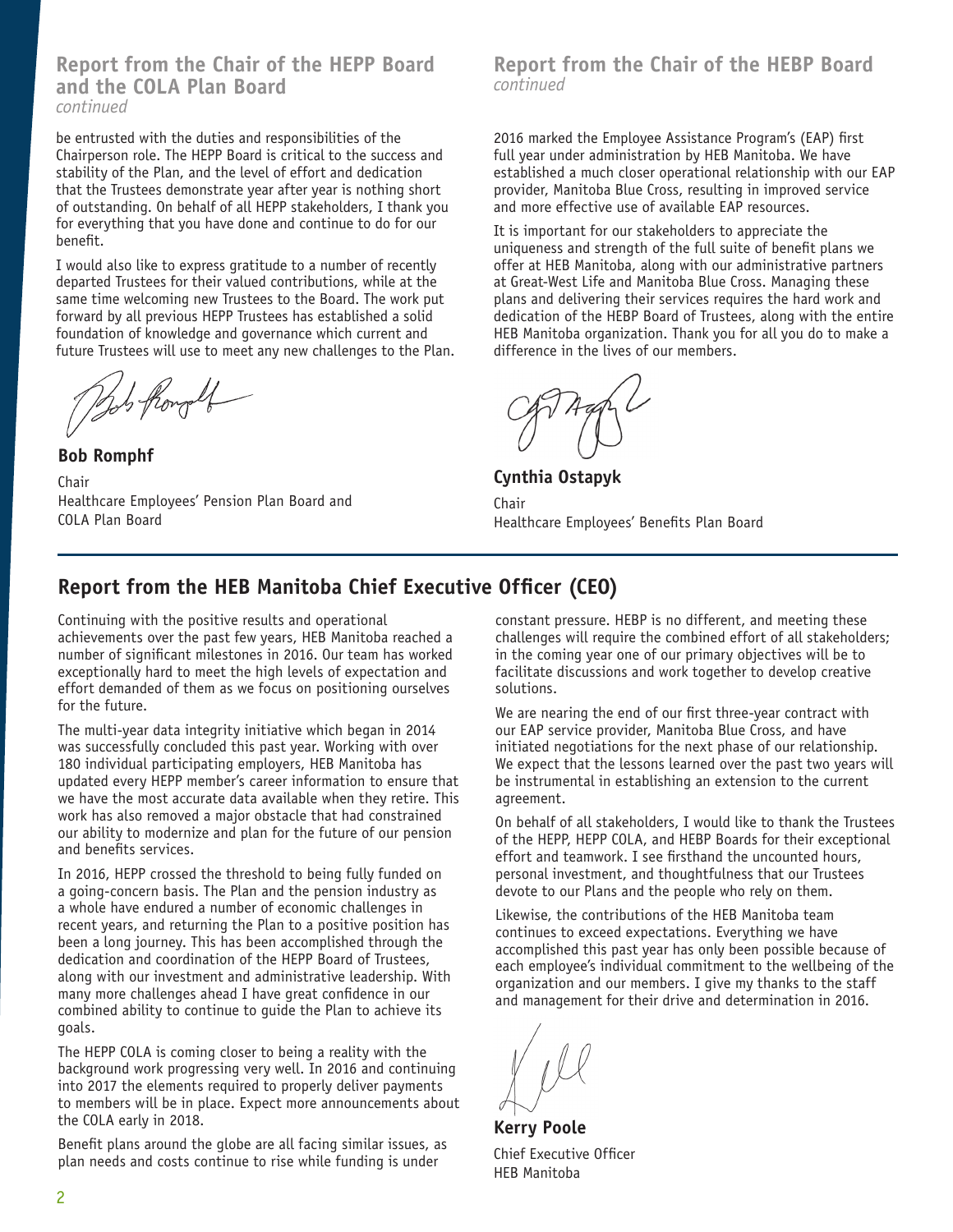# **Pension Plan and COLA Plan Information**

# **Membership**

| Member Mix        | 2016 | 2015          | Average Age (years) | 2016 | 2015 |
|-------------------|------|---------------|---------------------|------|------|
| Active & Disabled |      | 45,020 44,177 | Active member       | 43   | 43   |
| Retired           |      | 18,970 17,958 | Retired member      | 70   | 70   |
| Deferred Vested   |      | 15,091 14,557 | Deferred member     | 44   | 44   |
| Total             |      | 79.081 76.692 |                     |      |      |

# **Pension Plan Financial Summary\***

| Increase in net assets                         | 2016              | 2015          |
|------------------------------------------------|-------------------|---------------|
| Current period change in market values         | \$<br>297,121,302 | 168,851,799   |
| Investment income                              | 174,420,447       | 170,761,834   |
| Contributions from employers                   | 172,866,346       | 164,084,281   |
| Contributions from employees                   | 173,036,413       | 164,395,816   |
| Reciprocal transfers                           | 2,057,476         | 3,720,361     |
| <b>Total</b>                                   | 819,501,984       | 671,814,091   |
| Decrease in net assets                         |                   |               |
| Benefits paid to pensioners and beneficiaries  | 236,168,291       | 216,228,455   |
| Refunds to terminated members                  | 50,549,634        | 46,292,322    |
| Investment and Plan administration expenses    | 35,219,324        | 32,173,010    |
| Total                                          | 321,937,249       | 294,693,787   |
| <b>Net increase</b>                            | 497,564,735       | 377,120,304   |
| Net assets available for benefits, January 1   | 6,458,090,079     | 6,080,969,775 |
| Net assets available for benefits, December 31 | \$6,955,654,814   | 6,458,090,079 |

# **COLA Plan Financial Summary**

### **Active Employees Fund**

| 2016             | 2015       |
|------------------|------------|
| \$<br>950,554    | 432,692    |
| 18,890,662       | 17,403,256 |
| 18,863,565       | 17,360,204 |
| 38,704,781       | 35,196,152 |
|                  |            |
| 338,962          | 153,491    |
| 826,445          | 629,076    |
| 1,165,407        | 782,567    |
| 37,539,374       | 34,413,585 |
| 55,712,488       | 21,298,903 |
| \$<br>93,251,862 | 55,712,488 |
|                  |            |
| 2016             | 2015       |
| \$<br>15,467     | 1,959      |
| 2,071,413        | 1,348,420  |
| 2,074,738        | 1,335,682  |
| 4,161,618        | 2,686,061  |
|                  |            |
| 810,579          | 617,173    |
| 810,579          | 617,173    |
| 3,351,039        | 2,068,888  |
| 1,412,131        | (656, 757) |
| \$<br>4,763,170  | 1,412,131  |
|                  |            |

available. *\*Full Audited Financial Statements are available on our website at www.hebmanitoba.ca*

# **Highlights**

The Healthcare Employees' Pension Plan (HEPP) is a defined benefit plan whose formula is based on a member's years of credited service and the average of their highest five years of pensionable earnings in their final 11 years of work. Contributions paid by members and employers, plus any accumulated investment income, are used to pay pensions but they do not determine the amount of monthly pension entitlement. For comparison, a defined contribution plan uses the money contributed to the plan, plus any accumulated investment income, to determine a member's pension entitlement.

As the Plan administrator, HEB Manitoba provides member services related to pension benefit entitlements for eligible employees of participating healthcare facilities.

#### **Data Integrity Project**

In 2016, we completed a comprehensive project to review member data on file and correct any errors or issues that were identified.

This process helped to confirm the historical employment service and salary data we have on file for our members. This, in turn, enables us to provide members with accurate information about their retirement dates and pension payment amounts.

Improving the quality of our data also allows us to process member estimates, retirements and other events more quickly and efficiently as we are able to correct any outstanding issues in advance.

Many of the enhanced safeguards to ensure future data is accurate are now in place, and we will continue to refine these processes and improve service to our members.

#### **Annual Employer Reconciliation Project**

This initiative is the next step following the Data Integrity Project in a series of projects that will ensure all reasonable measures have been taken to confirm that data being used to report on and calculate member pensions is as accurate and complete as possible.

During 2016, HEB Manitoba has been working with a small group of employers to develop the system and business process requirements necessary for the full implementation of this project.

#### **Negotiated Cost of Living Adjustment (COLA) Plan Funds**

The COLA Implementation Committee has developed the COLA policy and investment document. The committee continues to work on the system and business process requirements and the implementation strategy to pay COLA benefits from the Fund(s). The earliest the first COLA could be paid is April 1, 2018, provided sufficient funds are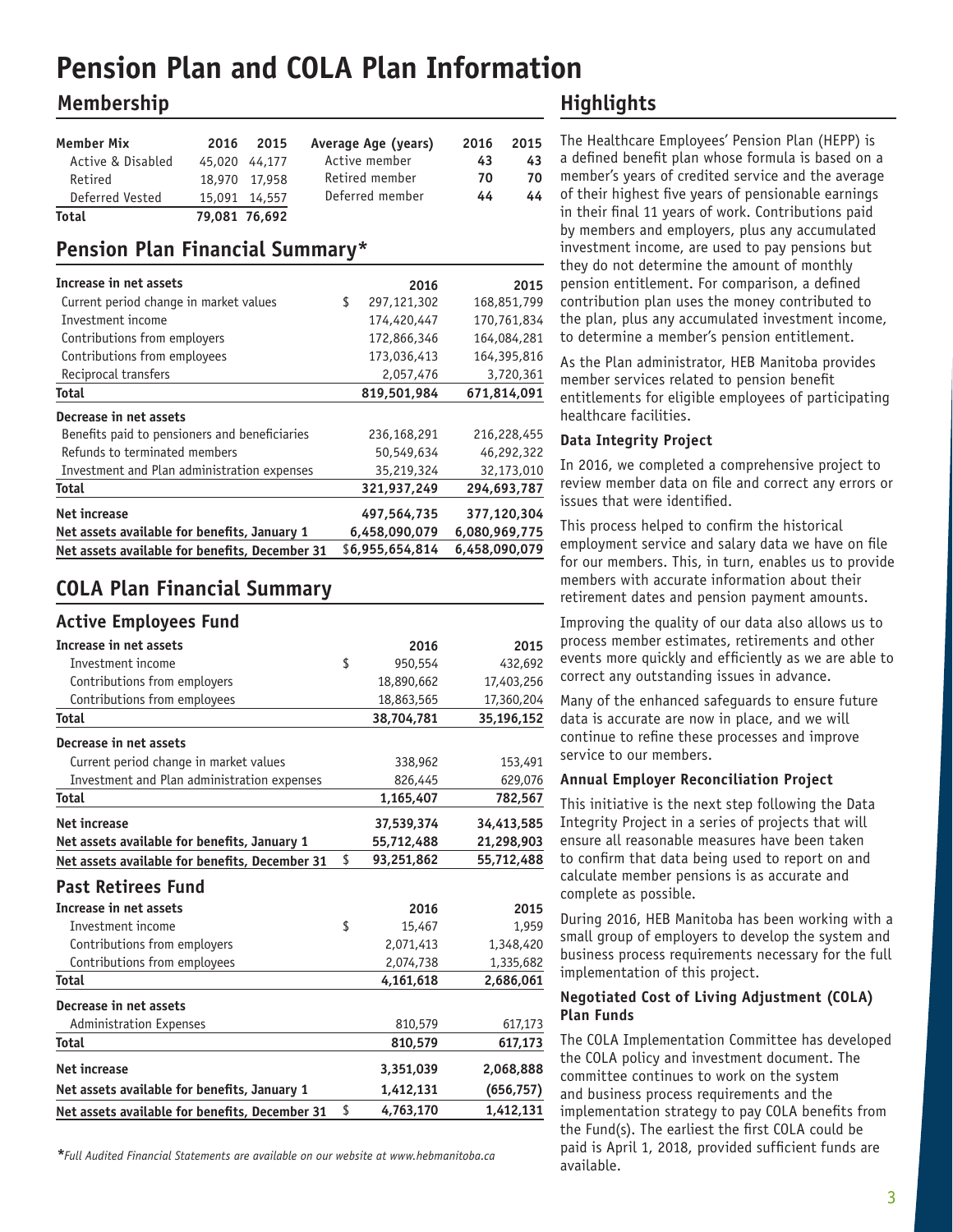# **Pension Plan Investment Highlights**

# **HEPP Investment Returns**

The Healthcare Employees' Pension Plan (HEPP) produced solid investment results in 2016, achieving a 7.3% return; an increase over last year's return of 5.6%. All underlying portfolios had positive results, with a 10.2% return in equities, a 5.8% return in real estate, and a 2.5% return in fixed income.

We have had positive returns in 17 of 20 years since HEPP was established. Our annualized five-year return is 10.5%. A return of 6.15% is required to fund the Plan's obligations. While interest rates have remained at historically low levels, the Plan's exposure to equity-type investments has consistently generated strong returns over this period. Over the long term, equity-type investments are expected to outperform fixedincome investments, but their performance is more volatile. In this regard, the Plan's investment policy has an exposure biased toward equity markets and real estate, as well as an allocation to infrastructure investments.

# **Major Market Returns**

All the major markets that we invest in, with the exception of Developed International equity markets, produced positive returns in 2016.

The Canadian equity market had an excellent 2016, generating returns of over 21%. This is a bounce back from 2015, when the Canadian market had one of the lowest returns of all developed markets at -8.3%.

With Government of Canada bonds yields remaining low, we expect the returns in our fixed-income portfolio will not meet the discount rate required to fund the Plan's obligations. The 2016 return for the Canadian bond market was 1.7%. The annualized five-year return for the Canadian bond market was 3.2%.

The real estate market in Canada returned 5.7% in 2016. Signs of weakness remain evident in certain sectors of Alberta, with the balance of Canadian properties exhibiting stable growth.

# **HEPP Asset Mix**

Relative to our 2015 year-end positions, our overall equity exposure is relatively unchanged at the end of 2016. Changes to exposures by region were largely a function of the returns realized during the year. As part of our overall risk management framework, we actively monitor our exposure to equities as well as our regional allocations to Canadian, US and International equity markets. Over time, these allocations change to reflect varying return expectations and risk profiles.

The Plan has been invested in Canadian real estate since its inception. In 2016 we funded our first non-Canadian real estate investment. We will continue to actively review real estate opportunities outside of Canada that can provide the expected returns that may compensate us for risks inherent in these types of investments.

We continue to commit funds for our infrastructure investment program, which is being funded from our fixed income assets.

### **HEPP Investment Returns - Annual**







Fixed Income, 31%

Infrastructure, 1%

US Equity, 18%

International Equity, 17%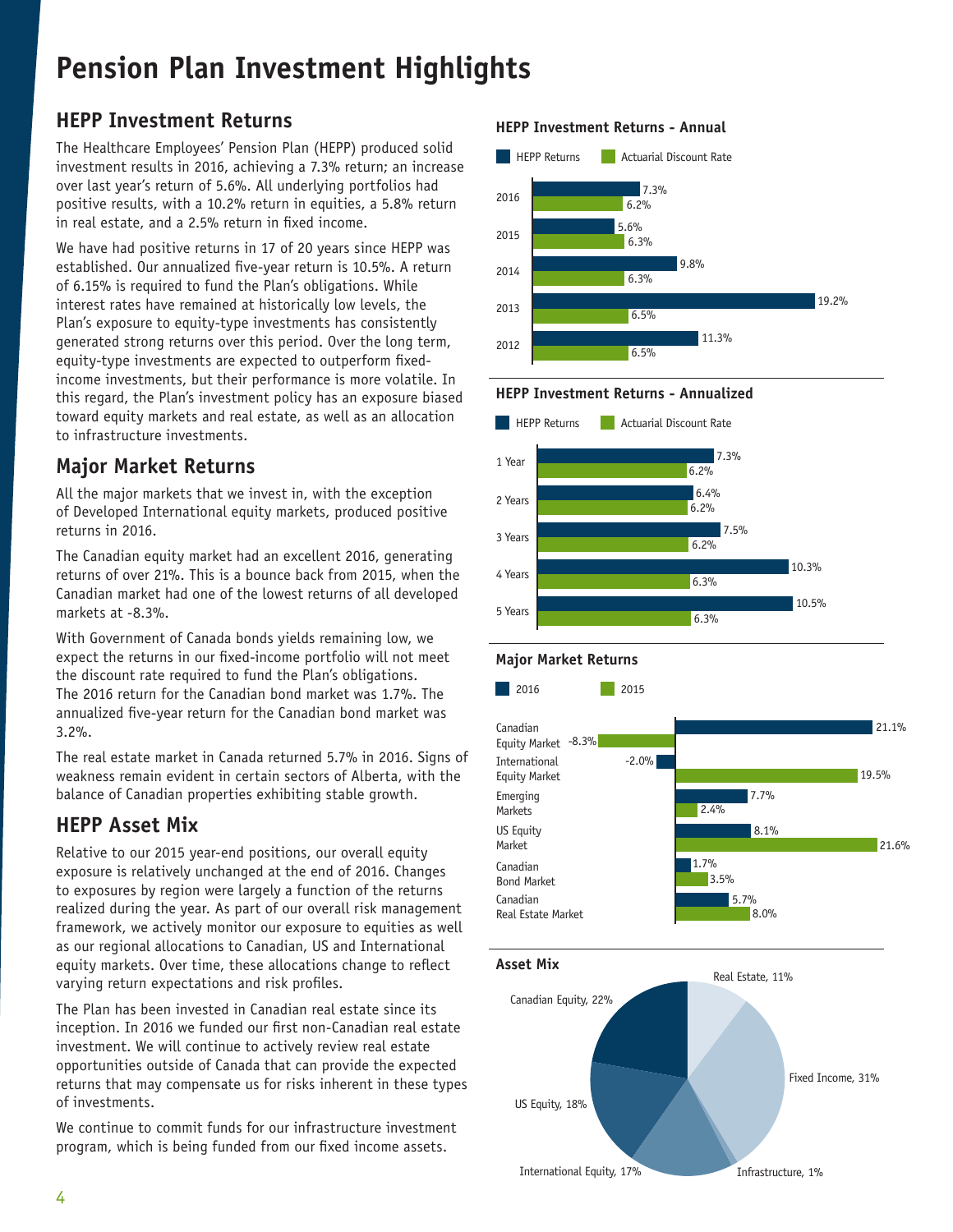# **Benefits Information**

The Healthcare Employees' Benefits Plan (HEBP) offers Healthcare, Dental, Disability & Rehabilitation, Life Insurance, and Employee Assistance Plans to eligible healthcare employees and their families throughout Manitoba. The Healthcare Plan includes a Healthcare Spending Account.

*\*Not all employers participate in each of the Benefit Plans offered by HEBP. Employees should check with their employer to confirm which Plans they are eligible to join.*

# **Financial Summary**

### **Active Healthcare Plan**

|                                                        | 2010                    | LU 19                 |
|--------------------------------------------------------|-------------------------|-----------------------|
| Increases                                              |                         |                       |
| Premiums                                               | \$                      | 27,882,900 27,164,711 |
| Investment income                                      | 89,384                  | 204,045               |
|                                                        |                         | 27,972,284 27,368,756 |
| Decreases                                              |                         |                       |
| Claims                                                 |                         | 25,349,324 23,894,794 |
| Administrative expenses                                | 3,934,580               | 3,493,168             |
|                                                        | 29,283,904 27,387,962   |                       |
| Net increase (decrease) prior to change in obligations | (1,311,620)             | (19, 206)             |
| Change in obligations                                  | (126, 266)              | (145, 609)            |
| Net increase (decrease) after change in obligations    | (1,437,886)             | (164, 815)            |
| Net assets available for benefits, January 1           | 17,750,656              | 17,915,471            |
| Net assets available for benefits, December 31         | \$16.312.770 17.750.656 |                       |

## **Healthcare Spending Account (HSA)**

This benefit is 100% funded by your employer.

### **Retiree Healthcare Plan**

| <b>Increases</b>                               |    |           |           |
|------------------------------------------------|----|-----------|-----------|
| Premiums                                       | \$ | 5,776,898 | 5,490,921 |
| Investment income                              |    | 14,881    | 27,100    |
|                                                |    | 5.791.779 | 5.518.021 |
| Decreases                                      |    |           |           |
| Claims                                         |    | 5,149,232 | 4,730,629 |
| Administrative expenses                        |    | 494,302   | 443,471   |
|                                                |    | 5,643,534 | 5,174,100 |
| Net increase prior to change in obligations    |    | 148,245   | 343,921   |
| Change in obligations                          |    | (37,070)  | (41, 662) |
| Net increase after change in obligations       |    | 111,175   | 302,259   |
| Net assets available for benefits, January 1   |    | 2,367,461 | 2,065,202 |
| Net assets available for benefits, December 31 | S. | 2,478,636 | 2.367.461 |

# **Benefit Highlights**

#### **Plan Membership: 36,615 2016 2015**

After comparing Plan premiums with anticipated claim costs and reserve levels, HEB Manitoba maintained premium rates for the Healthcare Plan in 2016.

The Plan and all reserves are fully funded as at the end of 2016. Of the total claims incurred in the year, 40% were for prescription drugs, 10% were for vision care, and 50% were for paramedical and all other benefits.

**Plan Membership:** Members of the Active Healthcare Plan are eligible for the HSA.

The Healthcare Spending Account (HSA) is provided to eligible full-time and part-time employees. Members with 1,500 or more regular paid hours (excluding overtime) in the previous calendar year are provided with the full-time HSA of \$500. Members with less than 1,500 regular paid hours (excluding overtime) in the previous calendar year are provided with an HSA of \$250. The HSA provides members with an additional way to pay for healthcare and dental expenses that exceed HEB Manitoba benefit maximums.

#### **Plan Membership:** 8,082 **2016 2015**

After comparing the Retiree Healthcare Plan's premiums with anticipated claim costs and reserve levels, HEB Manitoba determined that premium rates for both Level I and Level II coverage were adequate. Benefits for both Level I and Level II coverage remained unchanged. The Plan and all reserves are fully funded as at the end of 2016. Of total claims incurred in the year, 50% were for prescription drugs, 12% were for ambulance and hospital benefits, and 38% were for paramedical and all other benefits.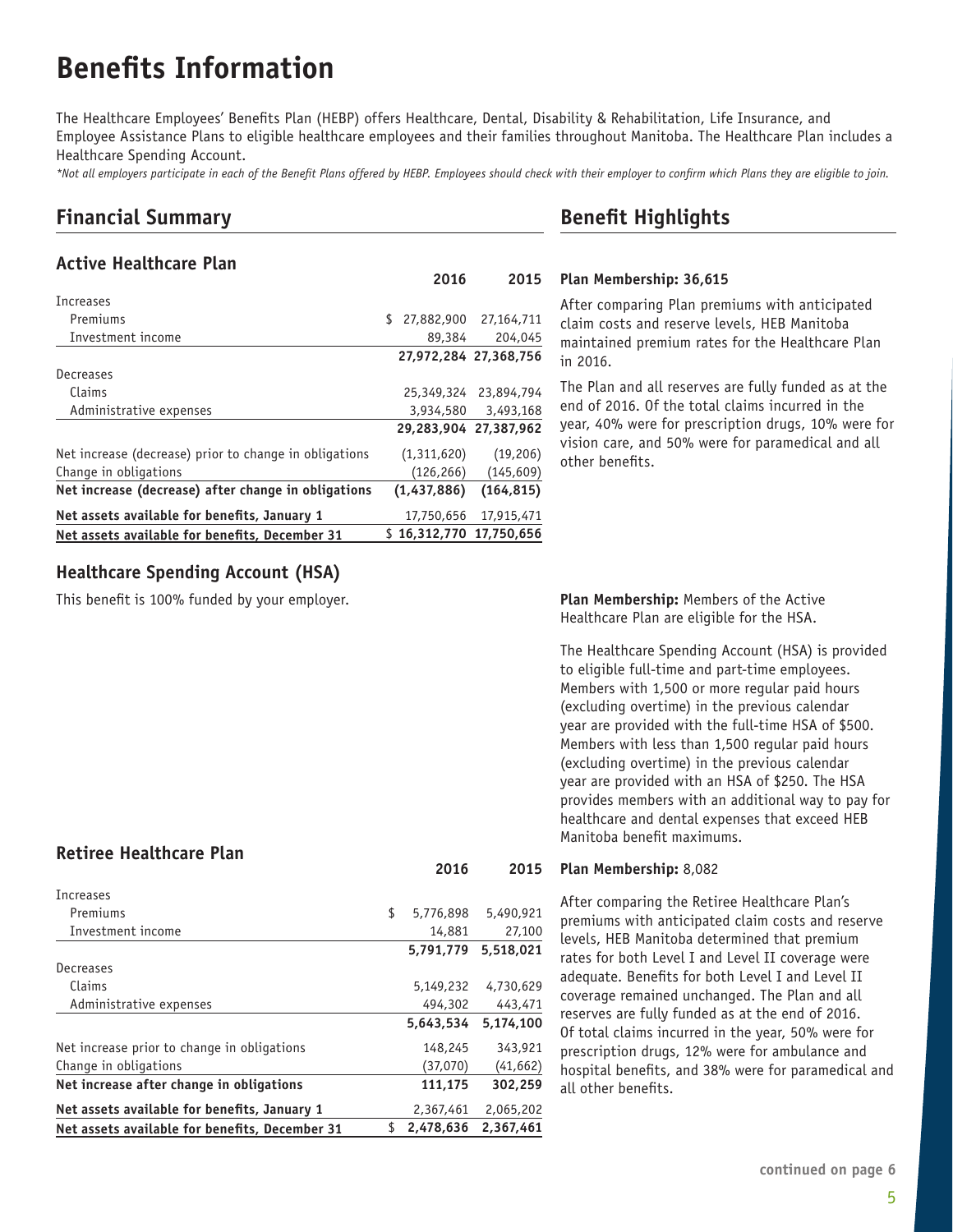# **Financial Summary Benefit Highlights**

#### **Dental Plan**

| Increases                                              |                          |                       |
|--------------------------------------------------------|--------------------------|-----------------------|
| Premiums                                               | \$ 25,885,644 24,526,870 |                       |
| Investment income                                      | 26,476                   | 41,166                |
|                                                        |                          | 25,912,120 24,568,036 |
| Decreases                                              |                          |                       |
| Claims                                                 |                          | 24,137,629 22,772,578 |
| Administrative expenses                                | 2,007,474                | 1,881,062             |
|                                                        |                          | 26,145,103 24,653,640 |
| Net increase (decrease) prior to change in obligations | (232, 983)               | (85, 604)             |
| Change in obligations                                  | (28, 438)                | (27, 696)             |
| Net increase (decrease) after change in obligations    | (261, 421)               | (113, 300)            |
| Net assets available for benefits, January 1           | 2,912,903                | 3,026,203             |
| Net assets available for benefits, December 31         | \$<br>2.651.482          | 2.912.903             |

#### **Plan Membership:** 29,896 **2016 2015**

After comparing the Dental Plan's premiums with anticipated claim costs and reserve levels, HEB Manitoba determined that a premium rate change of 3.5% was required for the Plan in 2016.

The Plan and all reserves are fully funded as at the end of 2016.

Of the total claims incurred in the year, 88% were for basic services and 12% were for major and orthodontic services. Dental Plan benefit levels remained unchanged.

### **Disability & Rehabilitation (D&R) Plan**

| Increases                                      |    |                           |                             |
|------------------------------------------------|----|---------------------------|-----------------------------|
| Premiums                                       | S. |                           | 46,488,595 44,166,212       |
| Investment income                              |    |                           | 4,896,998 7,018,211         |
|                                                |    |                           | 51.385.593 51.184.423       |
| Decreases                                      |    |                           |                             |
| Claims and related expenses                    |    |                           | 36,328,915 35,101,629       |
| Administrative expenses                        |    |                           | 6,130,314 5,476,096         |
|                                                |    |                           | 42,459,229 40,577,725       |
| Net increase prior to change in obligations    |    |                           | 8,926,364 10,606,698        |
| Change in obligations                          |    |                           | $(1,023,000)$ $(1,044,000)$ |
| Net increase after change in obligations       |    |                           | 7,903,364 9,562,698         |
| Net assets available for benefits, January 1   |    | 203,092,860 193,530,162   |                             |
| Net assets available for benefits, December 31 |    | \$210.996.224 203.092.860 |                             |

### **Plan Membership:** 41,520 **2016 2015**

There were 1,538 members receiving D&R Benefits at December 31, 2016.

Premium rates were unchanged in 2016. Obligations include reserves and assumption changes that occurred in 2016. The Plan is fully funded.

### **Life Insurance Plan**

| Increases                                      |   |            |                         |
|------------------------------------------------|---|------------|-------------------------|
| Premiums                                       | S | 16,744,698 | 16,248,297              |
| Investment income                              |   | 5,114,591  | 5,290,729               |
|                                                |   |            | 21.859.289 21.539.026   |
| Decreases                                      |   |            |                         |
| Claims and related expenses                    |   | 13,333,131 | 10,781,712              |
| Administrative expenses                        |   |            | 2,434,058 2,406,234     |
|                                                |   |            | 15,767,189 13,187,946   |
| Net increase                                   |   | 6,092,100  | 8,351,080               |
| Net assets available for benefits, January 1   |   | 82,851,633 | 74,500,553              |
| Net assets available for benefits, December 31 |   |            | \$88.943.733 82.851.633 |

#### **Plan Membership:** 42,461 **2016 2015**

Life Insurance Plan claims and related expenses were at 80% of premiums in 2016, up from 66% in 2015. There were no premium increases during 2016, and the Active Life Insurance Plan's reserves are fully funded.

Since the launch of the enhanced Plan in 2012, HEB Manitoba has been working with employers to ensure the new provisions and requirements for the Annual Earnings Update data files are met. In 2016, we sent an Annual Statement of Life Insurance Benefits to over 85% of our Plan members. The statements outline a member's life insurance amounts and named beneficiaries. HEB Manitoba continues to work with employers to ensure we receive accurate data and are able to send statements to most of our Plan members.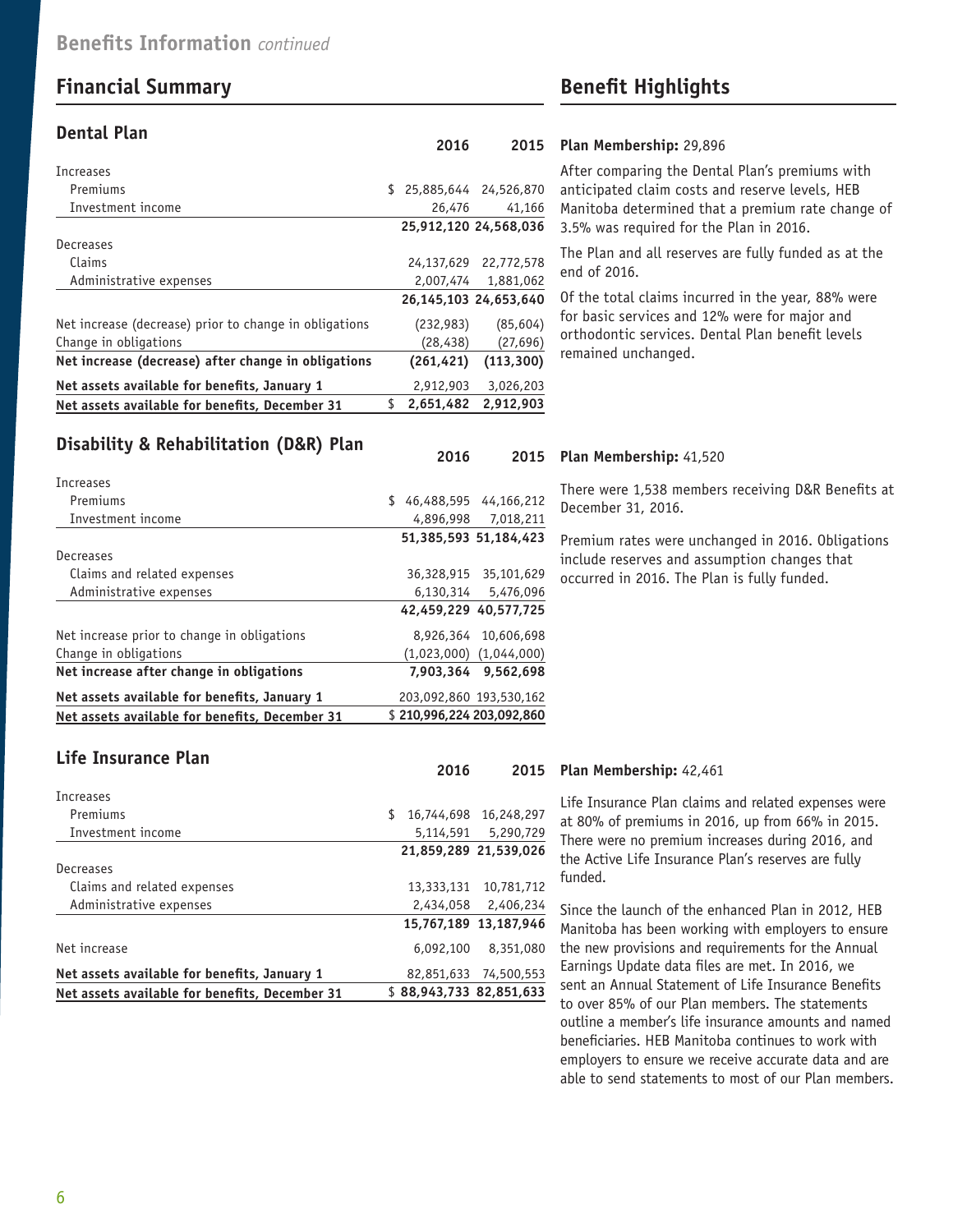# **Financial Summary Benefit Highlights**

## **Employee Assistance Plan (EAP)**

| Increases                                      |                 |           |
|------------------------------------------------|-----------------|-----------|
| Premiums                                       | \$<br>2,280,989 | 2,242,720 |
| Investment income                              | 1,831           | 1.016     |
|                                                | 2.282.820       | 2,243,736 |
| Decreases                                      |                 |           |
| EAP service costs                              | 2,124,578       | 2,089,128 |
| Administrative expenses                        | 22,303          | 12,975    |
|                                                | 2.146.881       | 2,102,103 |
| Net increase                                   | 135,939         | 141,633   |
| Net assets available for benefits, January 1   | 206,407         | 64,774    |
| Net assets available for benefits, December 31 | \$<br>342,346   | 206,407   |
|                                                |                 |           |

#### **Plan Membership:** 54,592 **2016 2015**

The Employee Assistance Plan (EAP) offers members and their families access to comprehensive counselling services through the Manitoba Blue Cross Employee Assistance Centre.

The EAP is a confidential and voluntary service funded by participating employers. It provides assessment and short-term counselling services to a maximum of twelve sessions per family per calendar year.

# **Directories Board and Committee Members as at December 31, 2016**

# **HEPP Board of Trustees HEBP Board of Trustees**

Bob Romphf (Chair) *Appointed by: Manitoba Nurses' Union* 

Gerry Gattinger (Vice-Chair) *Appointed by: Regional Health Authorities of Manitoba*

Bill Anderson *Appointed by: Manitoba Government and General Employee's Union* 

Real Cloutier *Appointed by: St. Boniface General Hospital*

Monica Girouard, CPA, CGA *Appointed by: Manitoba Council of Health Care Unions*

Ryan Green, BA, CPA, CMA *Appointed by: Regional Health Authorities of Manitoba*

# **COLA Plan Board of Trustees**

Bob Romphf (Chair) Gerry Gattinger (Vice-Chair) Bill Anderson Real Cloutier Monica Girouard, CPA, CGA Ryan Green, BA, CPA, CMA

Bob Malazdrewich, CEB *Appointed by: Canadian Union of Public Employees*

Glenn McLennan, CPA, CMA *Appointed by: Winnipeg Regional Health Authority*

Birgit Molinski *Appointed by: Manitoba Association of Health Care Professionals*

Cynthia Ostapyk, CPA, CA *Appointed by: Regional Health Authorities of Manitoba*

Janet Wilcox-McKay, BA, CPA, CGA *Appointed by: Regional Health Authorities of Manitoba*

Bruno Zimmer *Appointed by: Manitoba Council of Health Care Unions*

Bob Malazdrewich, CEB Glenn McLennan, CPA, CMA

Cynthia Ostapyk, CPA, CA Janet Wilcox-McKay, BA, CPA, CGA

Birgit Molinski

Bruno Zimmer

Cynthia Ostapyk, CPA, CA (Chair) *Appointed by: Regional Health Authorities of Manitoba*

Monica Girouard, CPA, CGA (Vice-Chair) *Appointed by: Manitoba Council of Health Care Unions*

Bill Anderson *Appointed by: Manitoba Government and General Employee's Union* 

Gerry Gattinger *Appointed by: Regional Health Authorities of Manitoba*

Ryan Green, BA, CPA, CMA *Appointed by: Regional Health Authorities of Manitoba*

Dave Leschasin, CHRP *Appointed by: Regional Health Authorities of Manitoba*

Shannon McAteer *Appointed by: Canadian Union of Public Employees*

Birgit Molinski *Appointed by: Manitoba Council of Health Care Unions*

Bob Romphf *Appointed by: Manitoba Nurses' Union*

Janet Wilcox-McKay, BA, CPA, CGA *Appointed by: Regional Health Authorities of Manitoba*

#### **Trustees**

Bob Malazdrewich, CEB Gerry Gattinger (Ex-officio member) Ryan Green, BA, CPA, CMA Glenn McLennan, CPA, CMA Bob Romphf

### **Board Appointments**

Alan Brownridge, CPA, CGA, CFA (Chair) *Retired Investment Executive*  C. Leney Richardson, CFA (Vice-Chair) *Investment Professional*  Brett Becker, CFA *Coughlin & Associates* Michael Nesbitt *Montrose Mortgage Corporation Ltd.*

# **HEPP Investment Committee HEBP Investment Committee**

#### **Trustees**

Bob Malazdrewich, CEB Ryan Green, BA, CPA, CMA Glenn McLennan, CPA, CMA Cynthia Ostapyk, CPA, CA (Ex-officio member) Bob Romphf

#### **Board Appointments**

Alan Brownridge, CPA, CGA, CFA (Chair) *Retired Investment Executive* C. Leney Richardson, CFA (Vice-Chair) *Investment Professional* 

Brett Becker, CFA *Coughlin & Associates* Michael Nesbitt *Montrose Mortgage Corporation Ltd.*

7